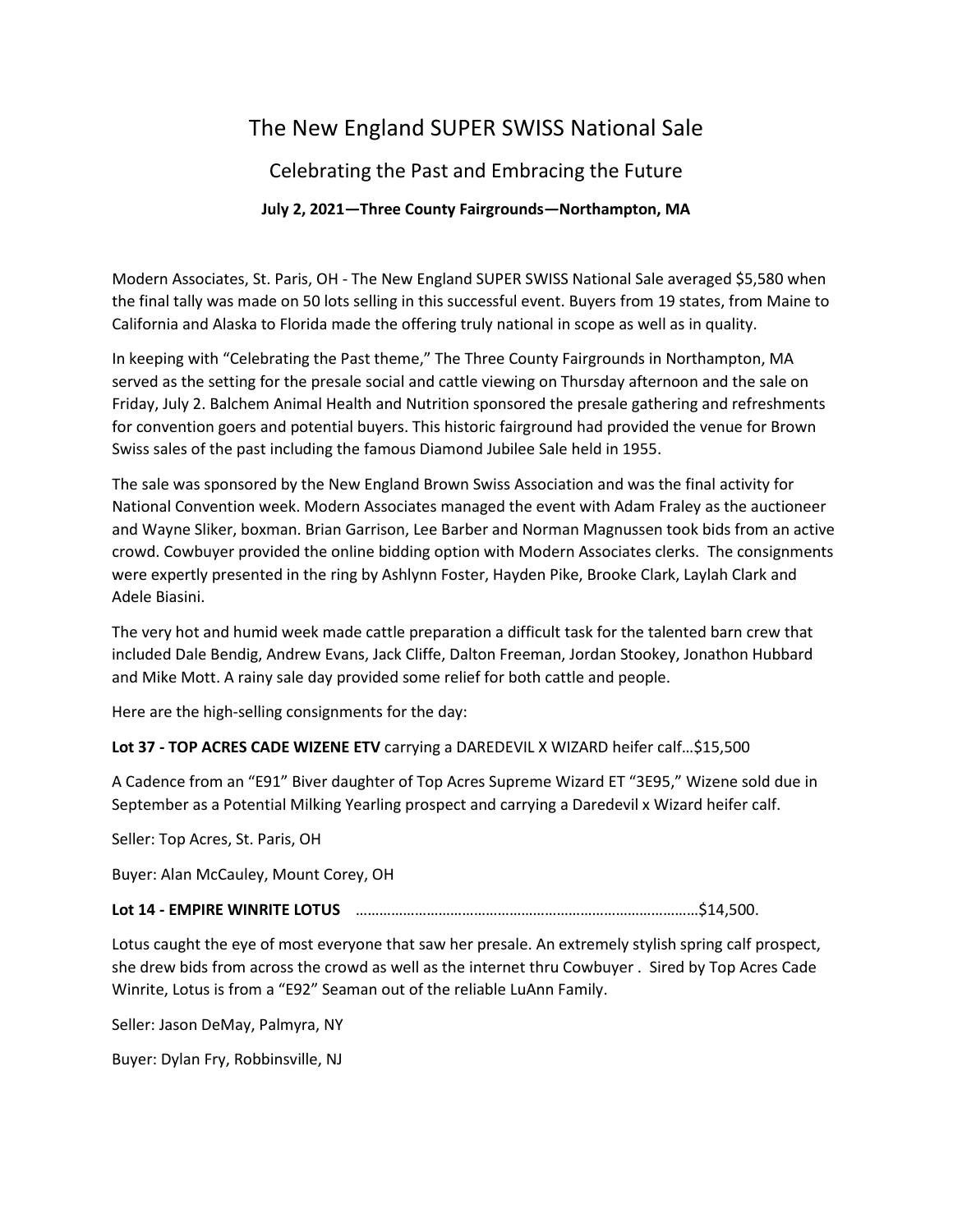| One of the early features of the sale, Dreamer is a March 2021 Norwin from the 2x WDE Supreme<br>Champion Delilah "2E95." After spirited bidding both visual and virtual, she found her new home at<br>Cripple Creek Farm, Ballston Spa, NY. |  |
|----------------------------------------------------------------------------------------------------------------------------------------------------------------------------------------------------------------------------------------------|--|
| Seller: Ken Main & Kenny Manion, Copake, NY                                                                                                                                                                                                  |  |
| Buyer: Cripple Creek Farm, Ballston Spa, NY                                                                                                                                                                                                  |  |
|                                                                                                                                                                                                                                              |  |
|                                                                                                                                                                                                                                              |  |
| A standout in both the sale lineup and the catalog as Lot #1, Tearin is a big-time Senior Two-year-old<br>show prospect for 2021. She is a potential seventh generation Excellent from the famed Timberline<br>Jetway Toni Family.           |  |
| Seller: Aaron Ouellette, Bridport, VT                                                                                                                                                                                                        |  |
| Buyer: Brian Pacheco, Kerman, CA                                                                                                                                                                                                             |  |
|                                                                                                                                                                                                                                              |  |
|                                                                                                                                                                                                                                              |  |
| Seller: Brianna Meyer, Chilton, WI                                                                                                                                                                                                           |  |
| Buyer: Olsen, Beckard, Read & Lickfelt, MN                                                                                                                                                                                                   |  |
|                                                                                                                                                                                                                                              |  |
|                                                                                                                                                                                                                                              |  |
| Seller: Blessing Farms & Garrison Bros., IN & OH                                                                                                                                                                                             |  |
| Buyer: Ryland, Braydon & Camdyn Nierman, Brownstown, IN                                                                                                                                                                                      |  |
|                                                                                                                                                                                                                                              |  |
|                                                                                                                                                                                                                                              |  |
| Seller: Ken Main and Kenny Manion, Copake, NY                                                                                                                                                                                                |  |
| Buyer: Donald Graft, Fort Wayne, IN                                                                                                                                                                                                          |  |
|                                                                                                                                                                                                                                              |  |
| Lot 10 - SHELBURNE DYNAMITE DIPPY                                                                                                                                                                                                            |  |
| Seller: Shelburne Farms, Shelburne, VT                                                                                                                                                                                                       |  |
| Buyer: Blessing Farms & Garrison Brothers, IN & OH                                                                                                                                                                                           |  |